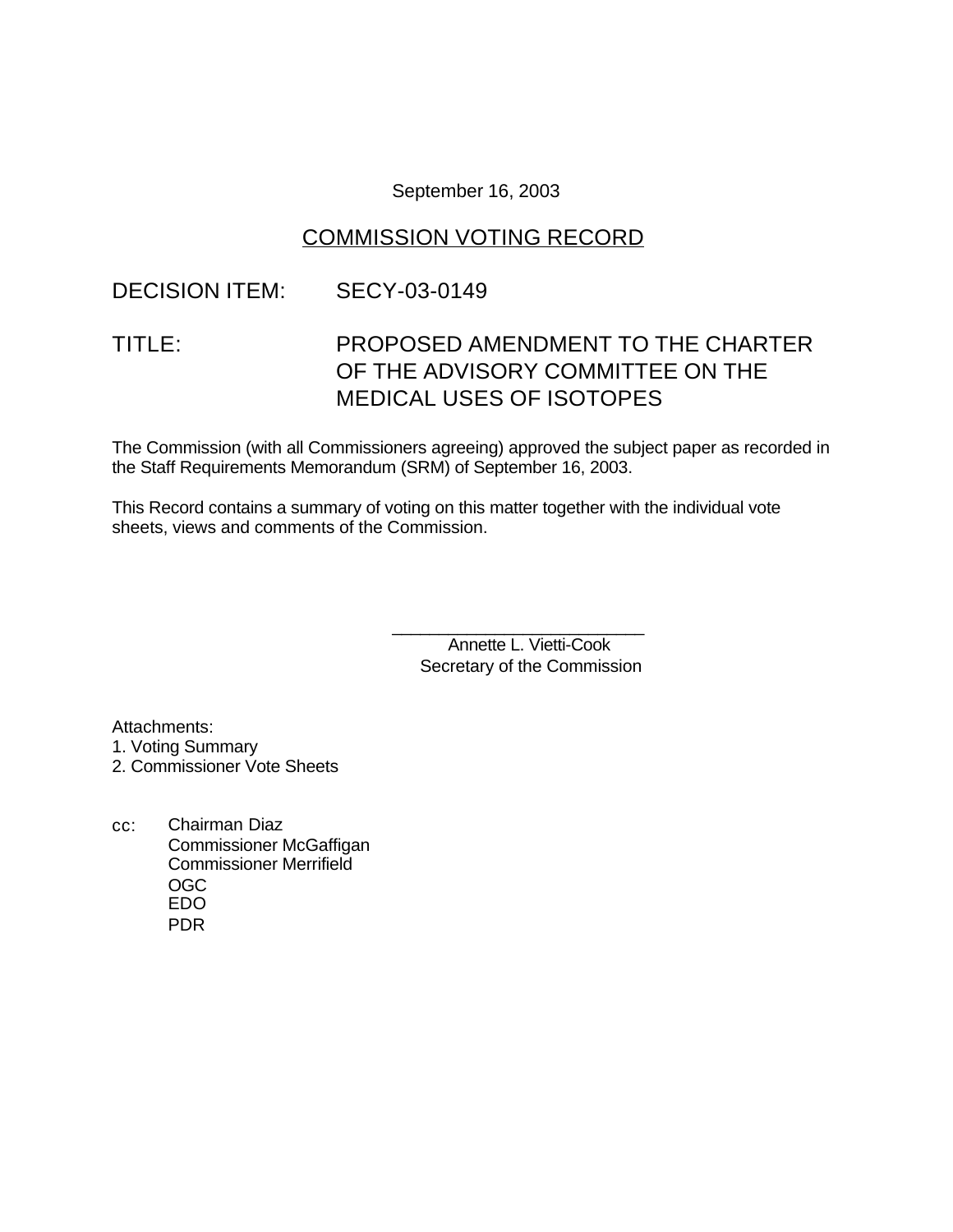### VOTING SUMMARY - SECY-03-0149

## RECORDED VOTES

|                    | <b>NOT</b><br>APRVD DISAPRVD ABSTAIN PARTICIP COMMENTS DATE |     |         |
|--------------------|-------------------------------------------------------------|-----|---------|
| CHRM. DIAZ         | X                                                           | X — | 9/5/03  |
| COMR. McGAFFIGAN X |                                                             |     | 8/28/03 |
| COMR. MERRIFIELD X |                                                             |     | 9/8/03  |

#### COMMENT RESOLUTION

In their vote sheets, all Commissioners approved the staff's recommendation and Chairman Diaz provided additional comments. Subsequently, the comments of the Commission were incorporated into the guidance to staff as reflected in the SRM issued on September 16, 2003.